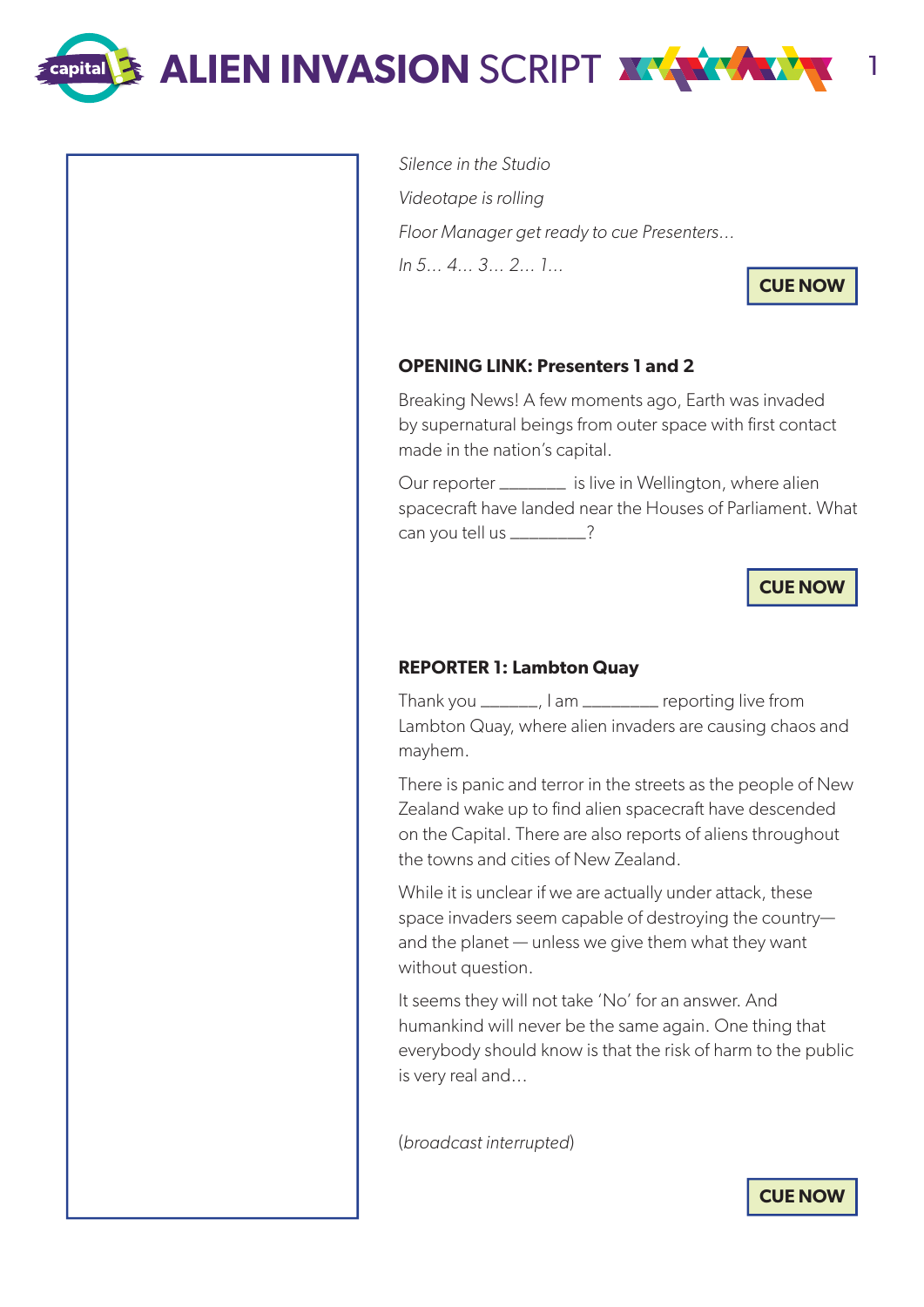

#### **JOINING LINK: Presenters 1 and 2**

\_\_\_\_\_\_\_\_\_\_\_\_? Are you there \_\_\_\_\_\_\_\_? We appear to have lost our signal. Now, in a bizarre exclusive, an alien agent has taken one of our reporters into their space vessel to broadcast their demands to the people of Earth.

Standing by is \_\_\_\_\_\_\_\_\_. Now, what's happening there?

**CUE NOW**

#### **INTERVIEW TWO: Reporter 2**

Well yes \_\_\_\_\_\_\_\_\_, this terrifying alien thing said "COME WITH US OR ELSE!" so we said "Okay then". I can say it's very tense here as these super beings decide the fate of the human race.

What we can tell you is that these alien creatures smell really awful, like a mixture of \_\_\_\_\_\_\_ and \_\_\_\_\_\_\_. And they are quite scary. Ah, it looks like one of the aliens is about to address us through a special translation device.

## **ALIEN ADDRESS: Spokes – Alien**

OGARRGH! People of Earth! Please listen carefully! We the Superior Beings of the Planet \_\_\_\_\_\_\_\_, from the Galaxy of \_\_\_\_\_\_\_\_\_, demand from you humans the following things, in no particular order:

**Number 1:** We want \_\_\_\_\_\_\_\_\_\_\_\_\_\_\_\_\_\_\_\_\_\_\_\_\_

**Number 2:** We want \_\_\_\_\_\_\_\_\_\_\_\_\_\_\_\_\_\_\_\_\_\_\_\_\_

**Number 3:** We want \_\_\_\_\_\_\_\_\_\_\_\_\_\_\_\_\_\_\_\_\_\_\_\_\_

If you do not give us these things as soon as possible we will destroy you all with our \_\_\_\_\_\_\_\_\_\_\_. You have three days. That is all.

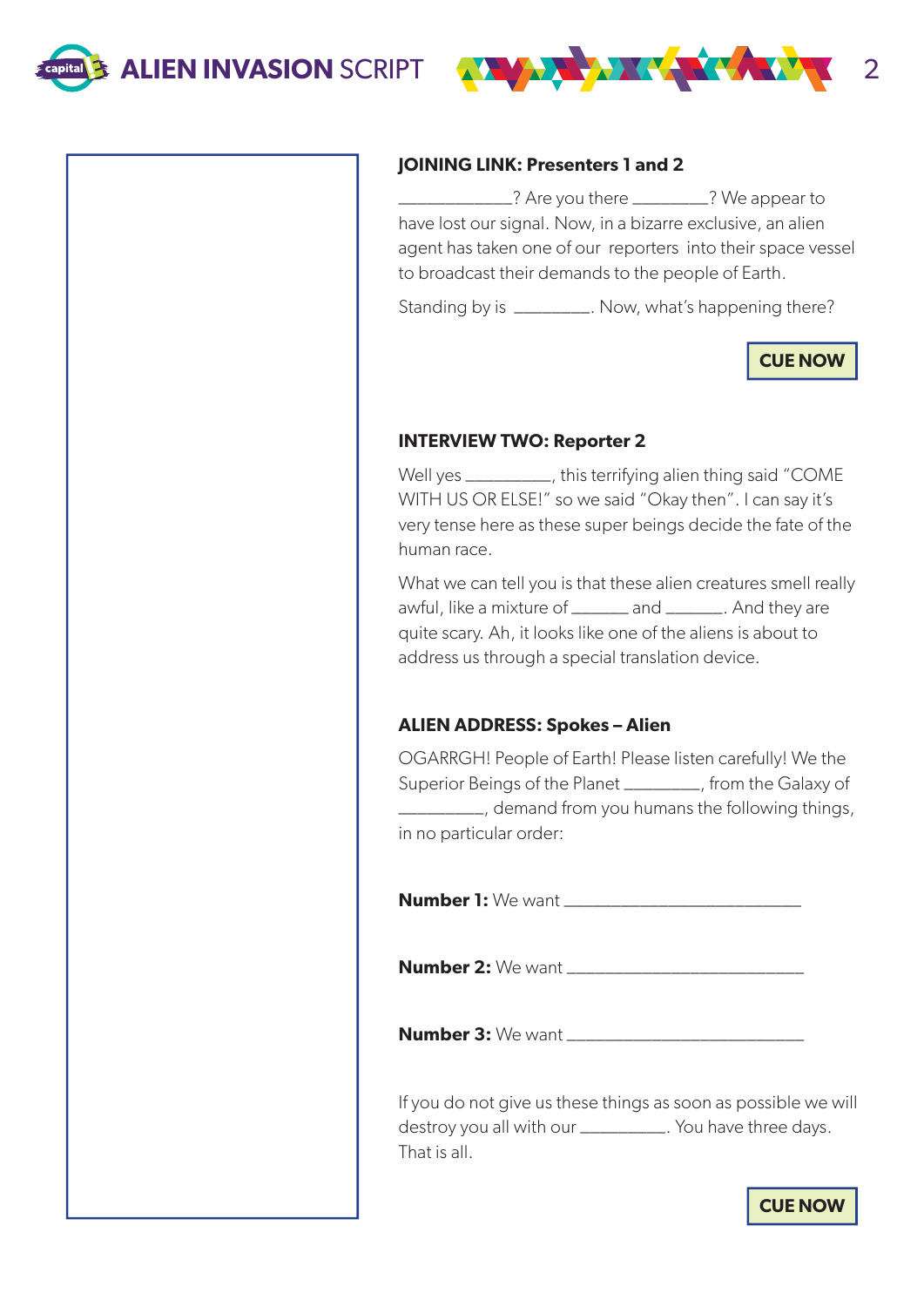

#### **STORY TWO: Presenter 1**

Well there you have it. Are these demands reasonable? Is this the end of the human race? Have you had a close encounter with an alien being?

Make your voice heard on Twitter using the hashtag #OMGaliens! Or online at www dot alien emergency dot co dot NZ.

Meanwhile, the way events unfold here in New Zealand will impact the entire planet and the world is watching to see how our government responds. So, no pressure then!

Currently, the New Zealand Government is preparing to make a statement, so we go to parliamentary reporter \_\_\_\_\_\_\_\_\_ on the steps of the Beehive. What's going on

down there?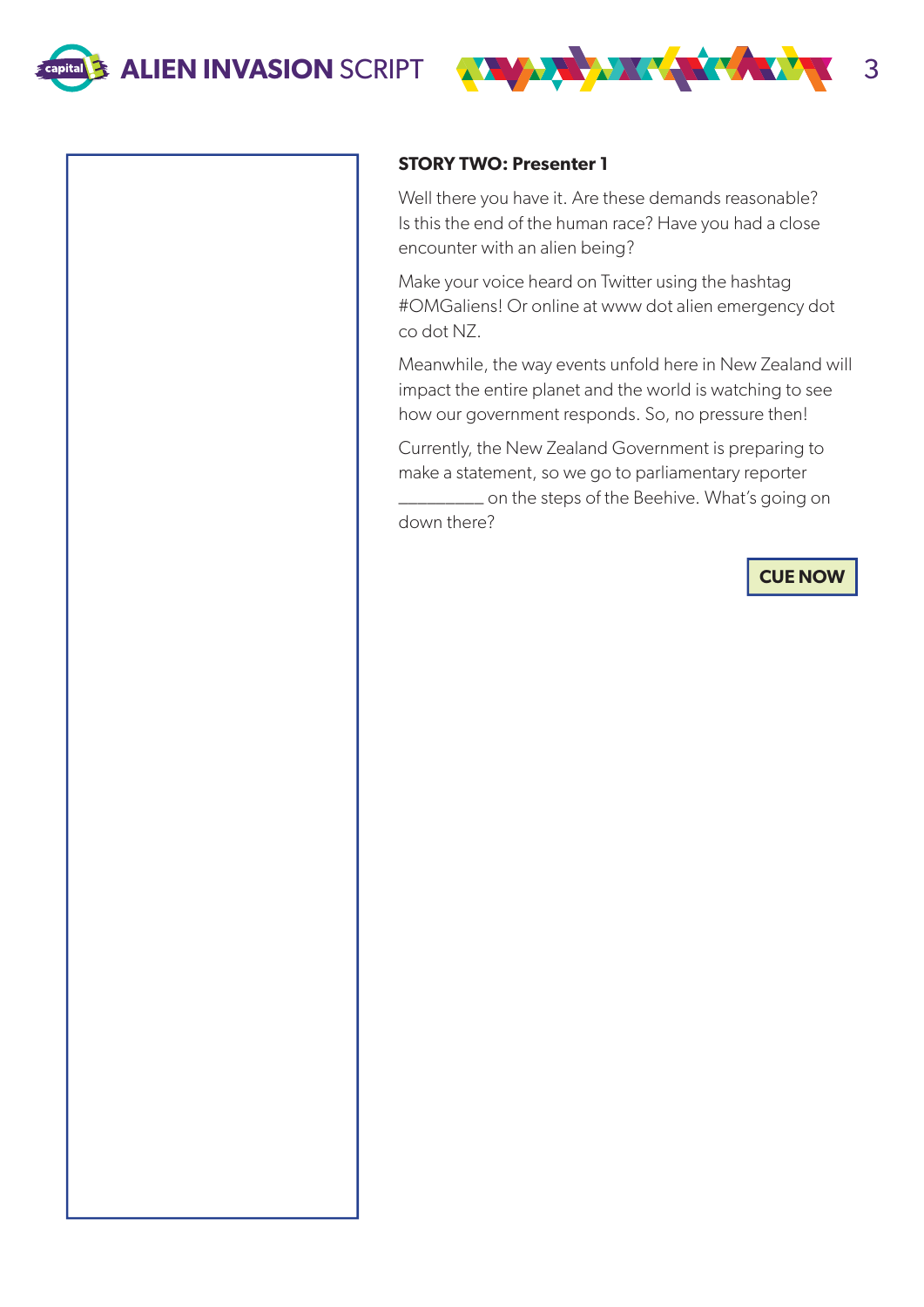

#### **OPENING LINK: Reporter 3**

Thanks \_\_\_\_\_\_\_\_\_\_. Well, crowds have gathered here, but many are still on their way to work and coming home from bars. People seem quite unaware, with no idea what has happened.

(yelling at people off camera)

ALIENS HAVE INVADED PEOPLE! WAKE UP! BE AFRAID!

Wait! Now I think I see the Prime Minister – yes, here she/he comes now to address the nation:

# **ISSUED STATEMENT: The Prime Minister**

Tena koutou katoa. People of New Zealand, this is your Prime Minister, asking each one of you to remain calm.

It is very important that we do our best to make these powerful space aliens welcome, and display all the friendly, welcoming qualities that define us as New Zealanders.

We will be holding a powhiri later today, then I will join the alien leaders on a helicopter tour of our beautiful country.

By showing off our beautiful, clean, green land, hopefully these beings will spare New Zealand from destruction and move on to Australia.

A Government Helpline has been set up to help in case you come across one of these alien beings. The best thing to do is hold your breath, smile, and then quickly run away.

In the meantime, go about your business as usual. The buses will still run, the rubbish will still be picked up; the economy will wait for no-one. That is all.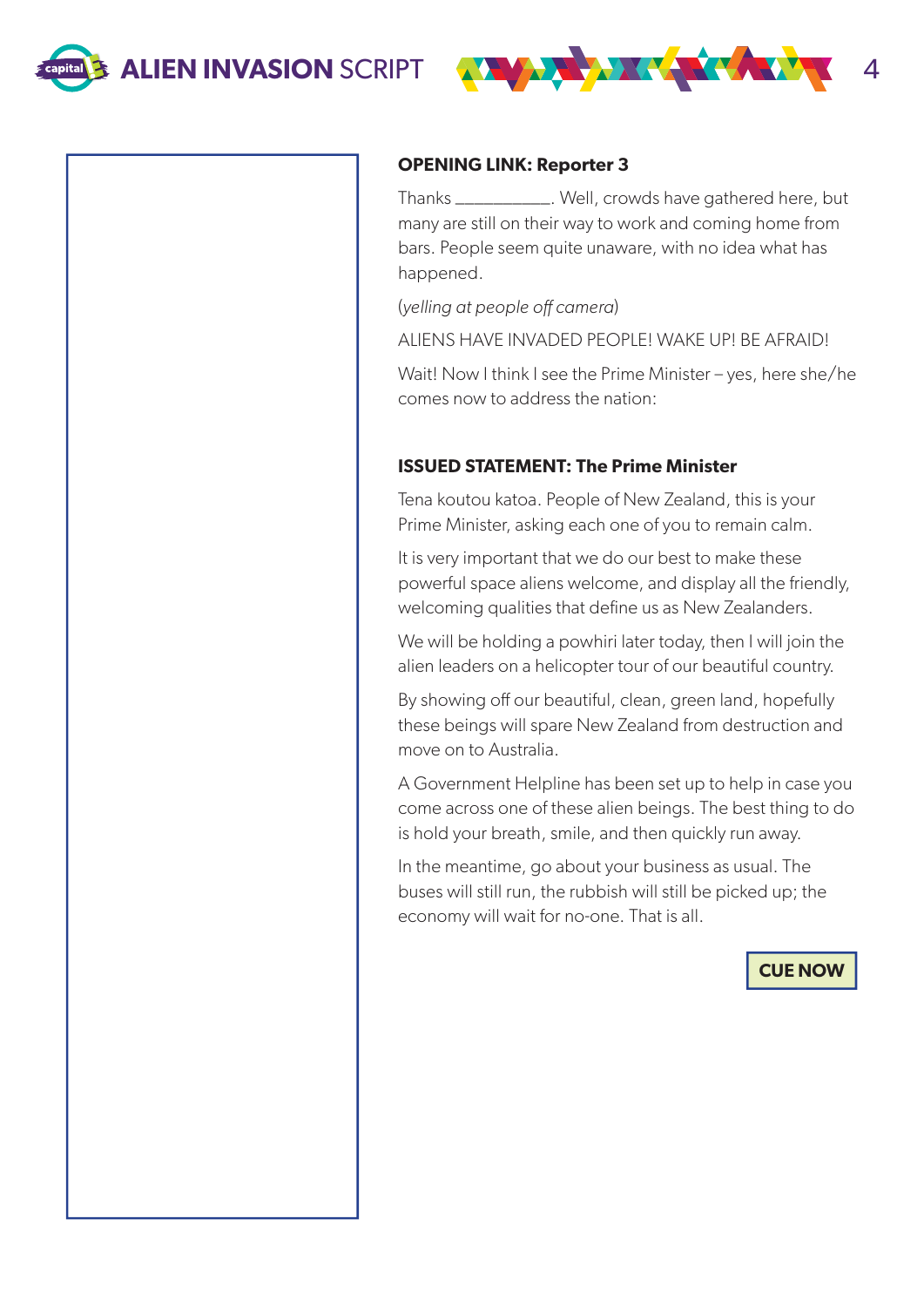

## **JOINING LINK**

And now in finance news, this invasion has thrown the stockmarket into chaos. Here's \_\_\_\_\_\_\_\_\_\_\_\_ with a look at how the market has reacted…

**CUE NOW**

## **STOCKMARKET REPORT**

Well, the New Zealand dollar has wobbled a bit in response to this invasion. Stocks in insurance companies have already begun to fall, while stocks are expected to skyrocket in gun wholesalers, makers of first aid kits, and any company making any sort of ray-gun or laser shield.

The big surprise player of the day, however, has been "Make-a-Safe", whose stocks have soared after only twenty minutes of market play. Customers are rushing to buy these portable shelters, which actually seem to be little more than a reinforced tin shed.

Resourceful kiwis could likely do a better job patching their own shed or garage with any spare wood they have lying around. Either way, I'm going home to empty my safe and buy a one-way ticket outta here… So long, and back to the news-desk.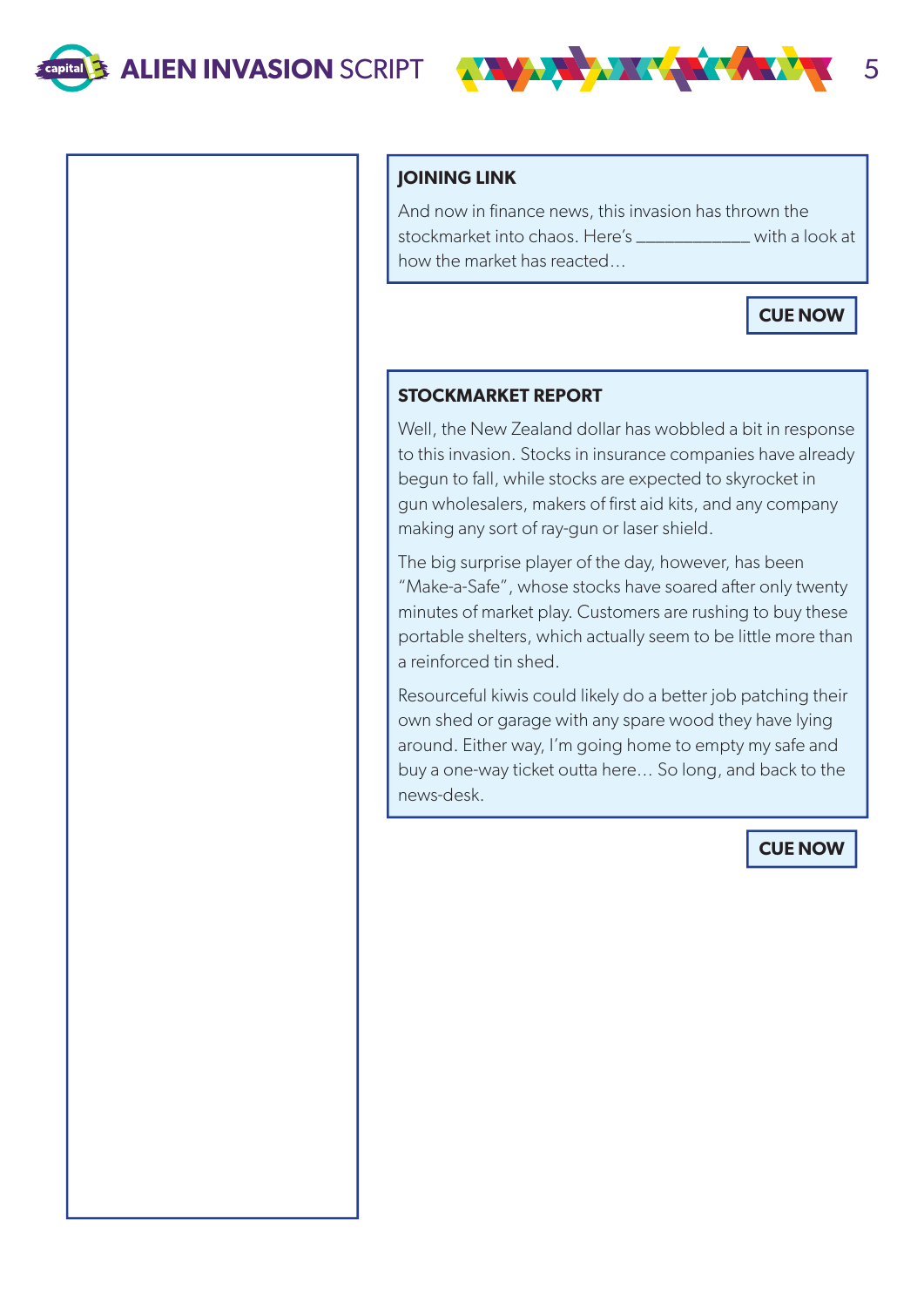

#### **STORY THREE: Presenter 2**

And we've already had some great feedback from our viewers:

Bob, of Wainui, wrote: "Say what you like about these aliens, they sure know how to organise an invasion, will they be running for council?"

While Sue, of Tauranga, left this voice message: "We shouldn't be afraid to fight these creatures! They're nothing but a bunch of—Oh no! They're outside my window!" and then it just trails off into screams. Keep those thoughts coming in, New Zealand!

Now, my question is: where to from here? Can we afford to ignore the demands of these beings? And where is the safest place for me to go after this show?

To help us answer these questions, we've collected a panel of alien "experts", here in the studio to discuss what you at home can do to get through this event. Can you hear me there? What should we all do?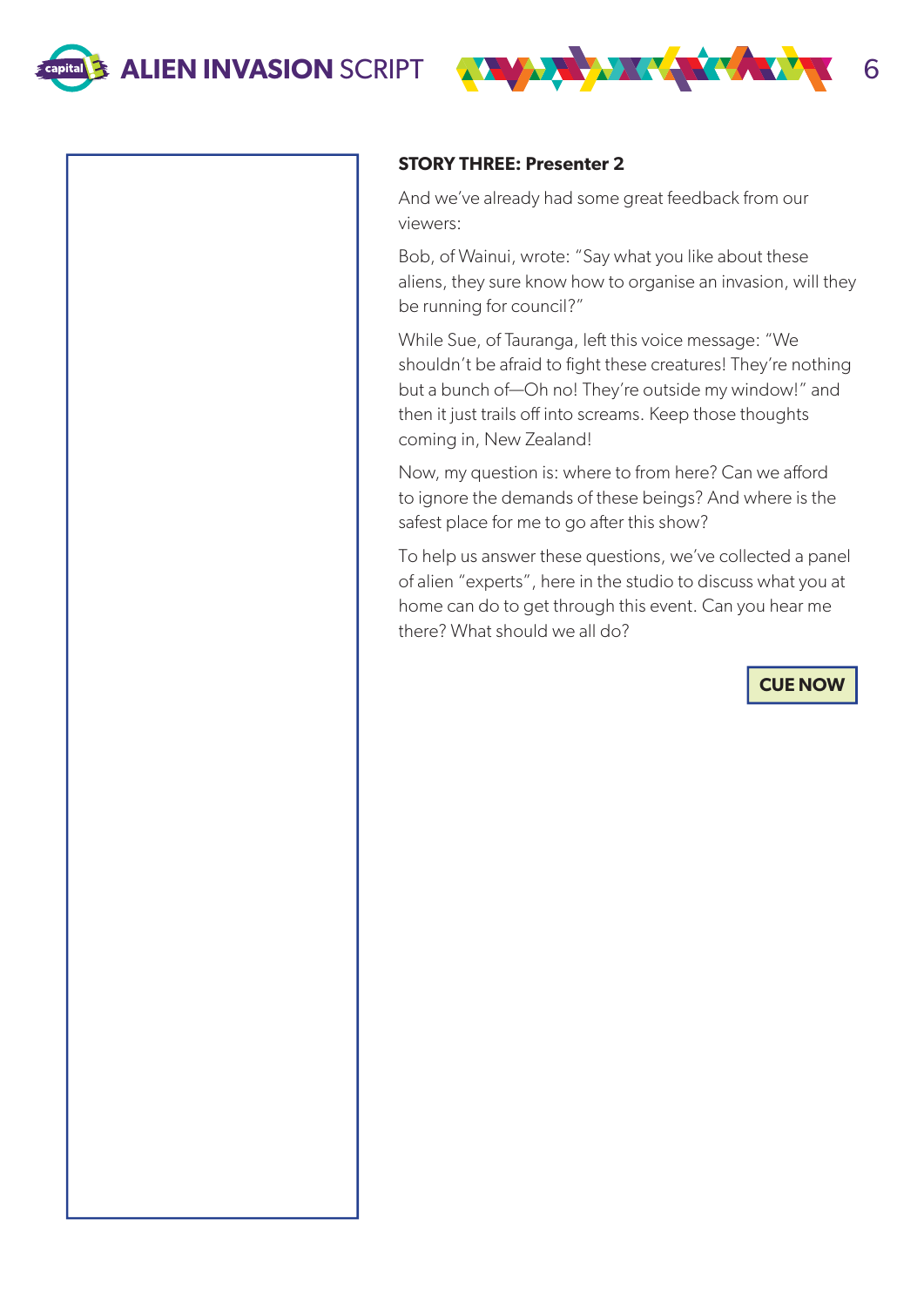



## **INTERVIEW THREE: Experts Fighting**

**Expert 1:** Well, I think the first thing we all should be doing is

**Expert 2:** Obviously that's COMPLETELY foolish, because what we should do is

**Expert 3:** You two dim-witted idiots are BOTH WRONG, and I'll tell you what we should be doing is

(Experts continue arguing until they get cut off)

**CUE NOW**

## **JOINING LINK: Presenters 1 and 2**

Well, so much for the opinions of the experts. Are they right? Who can tell? I guess we'll find out soon enough.

 In the meantime, let's have a look at the mayhem happening up and down the country, with \_\_\_\_\_\_\_\_\_\_.

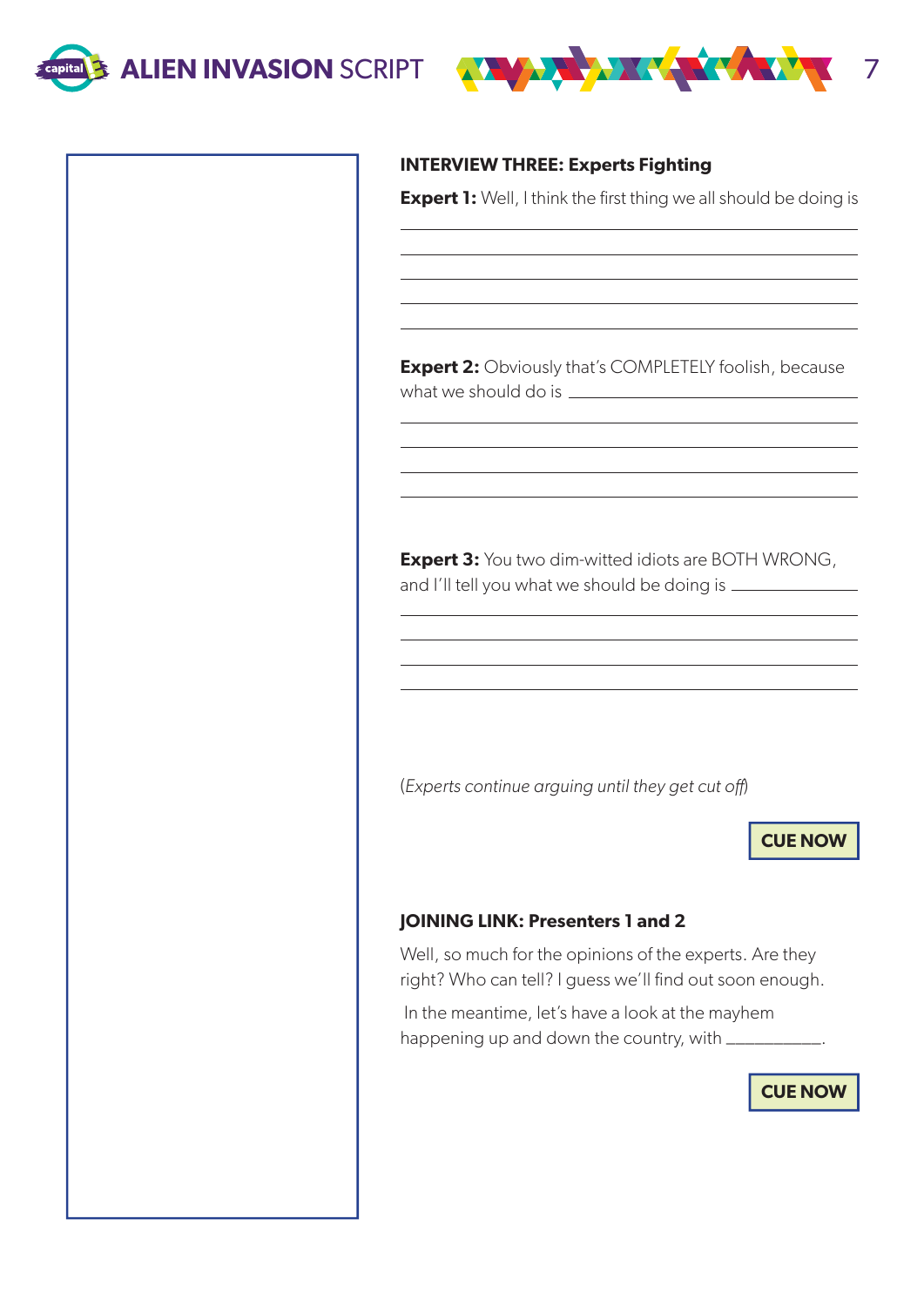

#### **CHAOS AND MAYHEM PRESENTER**

Thanks \_\_\_\_\_\_\_\_. Let's have a look at what's happening out there.

Starting in the Far North, there are reports of aliens chasing sheep around paddocks. Downtown Kaitaia has been overrun by frightened flocks.

In **Auckland** there is outrage as the aliens try to knock over the Sky Tower and use it as a space antennae for their ships. Keep away from the downtown area.

Aliens have been seen swimming in the boiling mud pools of Rotorua. Locals say they are very rude tourists, but are unaware of any unusual smell.

In Hawke's Bay invaders have been seen guzzling wine and dancing amongst the vines. Beware of toxic alien vomit.

The **Wellington** railway and bus stations have become an alien transit lounge, where they are relaxing after their long space flight, in preparation for killing us all. There may be delays to train and bus services.

In the South, people in Kaikoura have approached the local whale population for support, hoping that their size and intelligence could save us all. Progress has been slow due to a language barrier.

Meanwhile, confusion in **Canterbury**, where aliens have formed a partnership with the region's cow community, since both the cows and the aliens have four stomachs each. Nothing has been announced so far.

Finally, in **Dunedin** creatures have been spotted rolling each other down the world's steepest street. The aliens are said to be extremely dizzy and should not be approached.

Well, I'm going to hide in my basement, so back to you  $and$   $\qquad$ .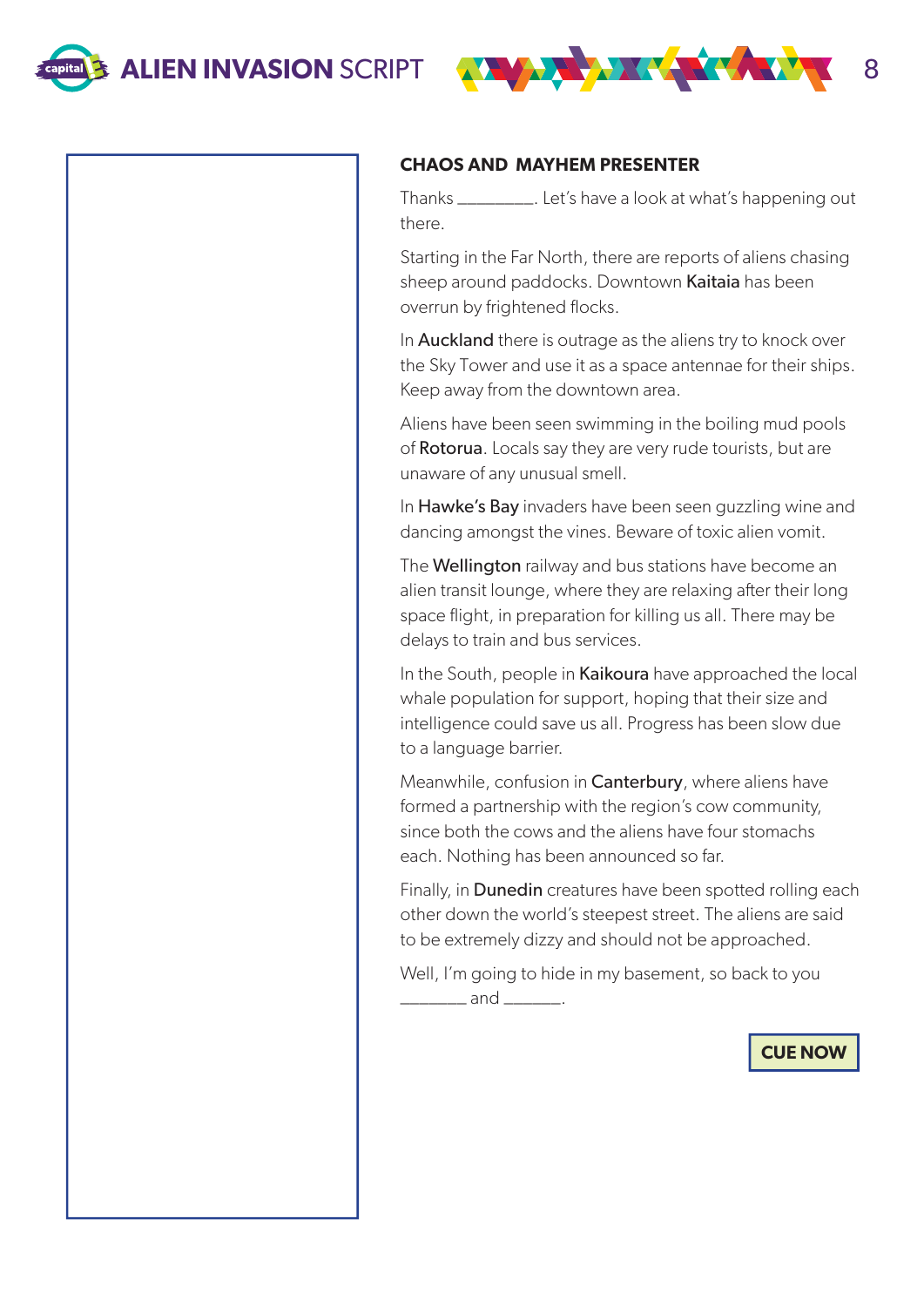

# **JOINING LINK**

Finally, we interview someone who claims they have had a close encounter with creatures from outer space.

Our reporter \_\_\_\_\_\_\_\_\_\_ is with that person now.

# **CUE NOW**

# **I WAS ONCE ABDUCTED INTERVIEW**

I'm here with \_\_\_\_\_\_\_\_, who says they were once abducted by aliens. Hello, thank-you for joining us today.

**Q1** Now, this alien invasion must stir up some pretty painful memories for you. Tell us, what exactly are creatures from outer space really like?

- **Q2** And how has this experience affected you? Has it changed your life?
- **Q3** Finally, \_\_\_\_\_\_\_\_, as a person of experience with extra-terrestrials, what do you think we should be doing?

Well \_\_\_\_\_\_\_\_, thank-you very much for your time.

Back to the studio.

**CUE NOW**